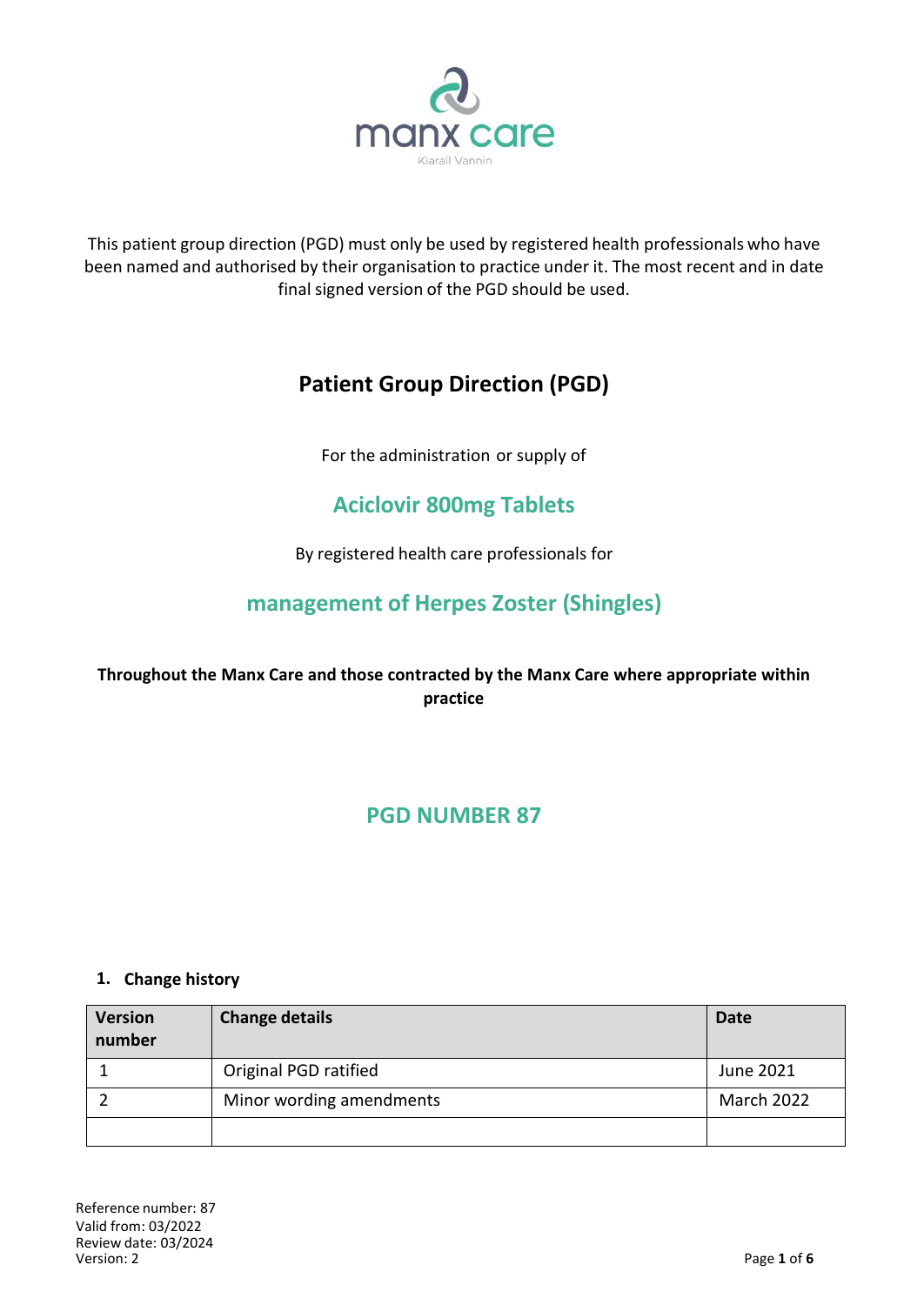#### **2. Medicines practice guideline 2:** *Patient group directions*

Refer to the relevant sections of NICE medicines practice guideline 2: *Patient group directions* as stated in the blank template notes. For further information about PGD signatories, see the NHS and Manx Care PGD [website](http://www.medicinesresources.nhs.uk/en/Communities/NHS/PGDs/FAQs/Questions-about-signatories-of-PGDs2) FAQs

#### **3. PGD development**

Refer to the NICE PGD [competency](http://www.nice.org.uk/guidance/mpg2/resources/mpg2-patient-group-directions3) framework for people developing PGDs

| Job Title & organisation           | <b>Name</b> | <b>Signature</b> | <b>Date</b> |
|------------------------------------|-------------|------------------|-------------|
| Author of the PGD                  |             |                  |             |
| Member of the PGD<br>working group |             |                  |             |

#### **4. PGD authorisation**

Refer to the NICE PGD [competency](http://www.nice.org.uk/guidance/mpg2/resources/mpg2-patient-group-directions5) framework for people authorising PGDs

| <b>Job Title</b>                                             | <b>Name</b> | Signature | <b>Date</b> |
|--------------------------------------------------------------|-------------|-----------|-------------|
| <b>Medical Director</b>                                      |             |           |             |
| Chief Pharmacist/<br><b>Pharmaceutical Adviser</b>           |             |           |             |
| Senior Paramedic                                             |             |           |             |
| Director of Nursing                                          |             |           |             |
| <b>GP Adviser</b>                                            |             |           |             |
| Senior Microbiologist<br>(if PGD contains<br>antimicrobials) |             |           |             |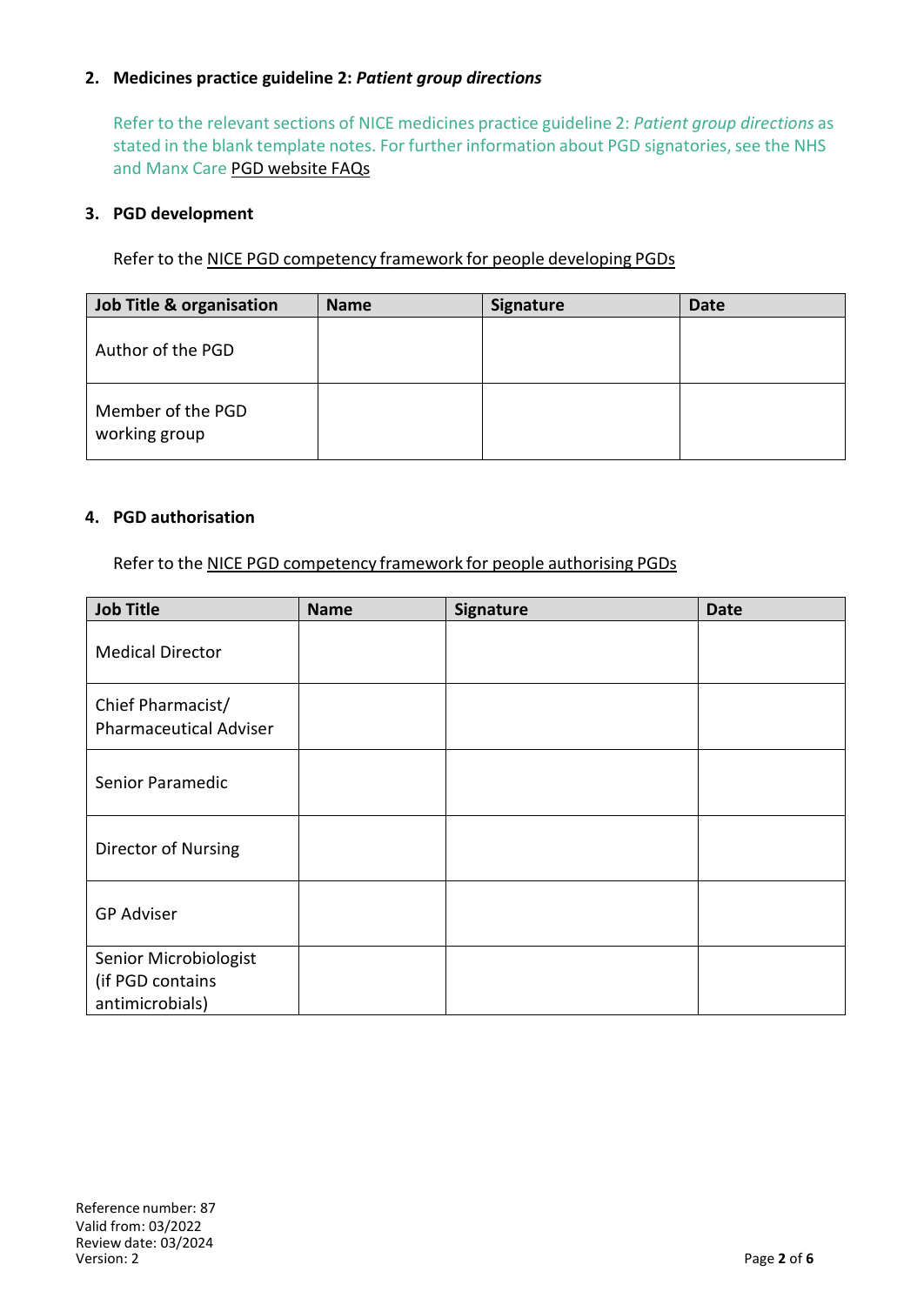#### **5. PGD adoption by the provider**

Refer to the NICE PGD [competency](http://www.nice.org.uk/guidance/mpg2/resources/mpg2-patient-group-directions5) framework for people authorising PGDs

| Job title and<br>organisation | <b>Signature</b> | <b>Date</b> | Applicable or not<br>applicable to area |
|-------------------------------|------------------|-------------|-----------------------------------------|
|                               |                  |             |                                         |

#### **6. Training and competency of registered healthcare professionals, employed or contracted by the Manx Care, GP practice or Hospice**

Refer to the NICE PGD competency framework for health professionals using PGDs

|                                                        | Requirements of registered Healthcare professionals working<br>under the PGD                                                                                                                                                                                                                                                                                          |  |
|--------------------------------------------------------|-----------------------------------------------------------------------------------------------------------------------------------------------------------------------------------------------------------------------------------------------------------------------------------------------------------------------------------------------------------------------|--|
| <b>Qualifications and</b><br>professional registration | Registered healthcare professionals, working within or<br>contracted by the Manx Care, GP practice or Hospice who are<br>permitted staff groups outlined within the current PGD policy<br>Pharmacist must be currently registered with GPhC<br>٠<br>Pharmacists must be practising in Manx Care authorised<br>$\bullet$<br>premises i.e. contracted pharmacy premises |  |
| <b>Initial training</b>                                | Knowledge of current guidelines and the administration of the<br>$\bullet$<br>drug specified in this PGD/BNF and of the inclusion and<br>exclusion criteria<br>Training which enables the practitioner to make a clinical<br>assessment to establish the need for the medication covered by<br>this PGD<br>Local training in the use of PGDs                          |  |
| Competency                                             | Staff will be assessed on their knowledge of drugs and clinical                                                                                                                                                                                                                                                                                                       |  |
| assessment                                             | assessment as part the competency framework for registered health<br>professionals using PGDs                                                                                                                                                                                                                                                                         |  |
| <b>Ongoing training and</b>                            | The registered health care professionals should make sure they are                                                                                                                                                                                                                                                                                                    |  |
| competency                                             | aware of any changes to the recommendations for this medication;<br>it is the responsibility of the registered health care professionals to                                                                                                                                                                                                                           |  |
|                                                        | keep up to date with continuing professional development. PGD<br>updates will be held every two years                                                                                                                                                                                                                                                                 |  |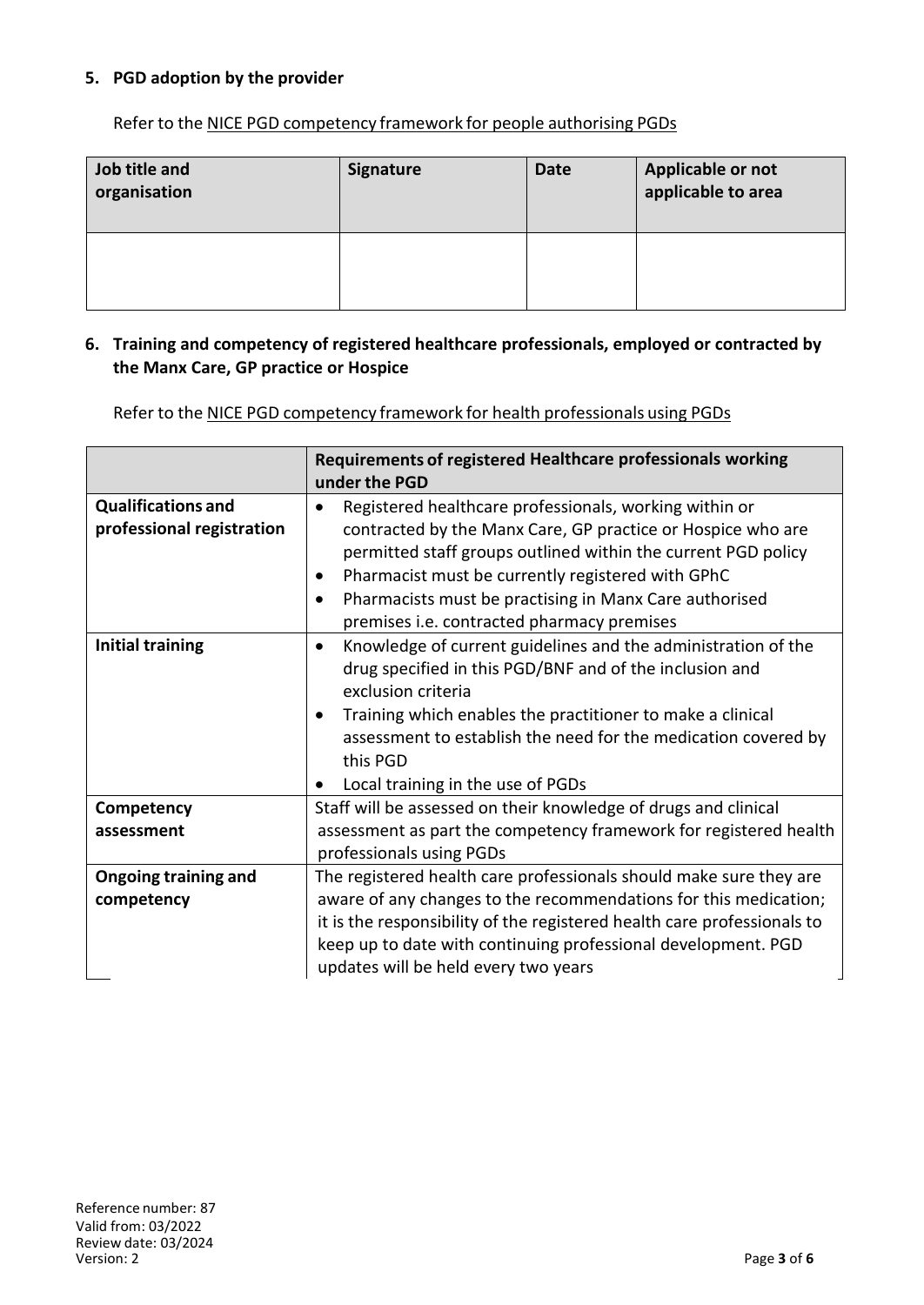### **7. Clinical Conditions**

| <b>Clinical condition or</b>     | Herpes Zoster (Shingles)                                                      |
|----------------------------------|-------------------------------------------------------------------------------|
| situation to which this          |                                                                               |
| <b>PGD applies</b>               |                                                                               |
| <b>Inclusion criteria</b>        | Adults over 18 years presenting within 72 hours of developing                 |
|                                  | symptoms and a rash indicative of Herpes Zoster (Shingles)                    |
| <b>Exclusion criteria</b>        | Under 18 years<br>$\bullet$                                                   |
|                                  | Symptoms and rash of more than 72 hours duration                              |
|                                  | Involvement of the face/eyes - any suggestion of<br>$\bullet$                 |
|                                  | ophthalmic zoster should have immediate referral to a                         |
|                                  | doctor                                                                        |
|                                  | Pregnancy/Breast feeding<br>$\bullet$                                         |
|                                  | Renal impairment<br>$\bullet$                                                 |
|                                  | Patient is immunosuppressed<br>$\bullet$                                      |
|                                  | Any known hypersensitivity to any component of the                            |
|                                  | medicine                                                                      |
|                                  | Patient refuses treatment under this Patient Group Direction                  |
| <b>Cautions (including any</b>   | Elderly (risk of neurological reactions)                                      |
| relevant action to be            |                                                                               |
| taken)                           |                                                                               |
| <b>Arrangements for referral</b> | Patient should be referred to a more experienced clinical                     |
| for medical advice               | practitioner for further assessment                                           |
| Action to be taken if            | Patient should be referred to a more experienced clinical                     |
| patient excluded                 | practitioner for further assessment                                           |
| Action to be taken if            | A verbal explanation should be given to the patient on: the need<br>$\bullet$ |
| patient declines                 | for the medication and any possible effects or potential risks                |
| treatment                        | which may occur as a result of refusing treatment                             |
|                                  | This information must be documented in the patients' health<br>$\bullet$      |
|                                  | records                                                                       |
|                                  | Any patient who declines care must have demonstrated capacity                 |
|                                  | to do so                                                                      |
|                                  | Where appropriate care should be escalated<br>$\bullet$                       |

#### **8. Details of the medicine**

| Name, form and strength    | Aciclovir 800mg tablets                           |
|----------------------------|---------------------------------------------------|
| of medicine                |                                                   |
| Legal category             | Prescription Only Medicine (POM)                  |
| Indicate any off-label use | None                                              |
| (if relevant)              |                                                   |
| Route/method of            | Oral                                              |
| administration             |                                                   |
| Dose and frequency         | 800mg to be taken FIVE times a day for seven days |
| <b>Quantity to be</b>      | Supply: 1 original pack (1 x 35 tablets)          |
| administered and/or        | Administered: 1 dose                              |
| supplied                   |                                                   |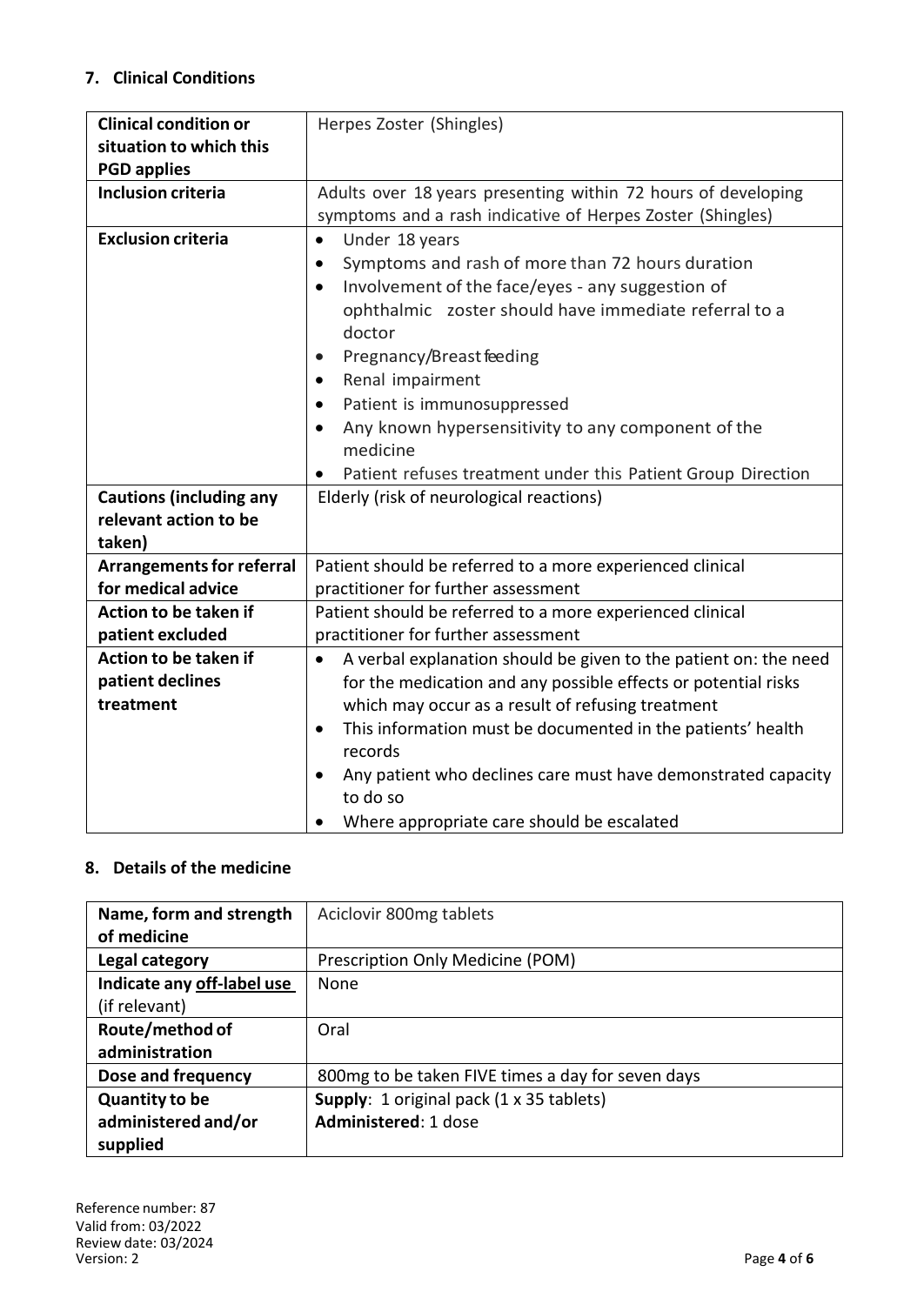| <b>Maximum or minimum</b> | Maximum treatment period 7 days                                |                         |
|---------------------------|----------------------------------------------------------------|-------------------------|
| treatment period          |                                                                |                         |
| <b>Storage</b>            | Room temperature                                               |                         |
| <b>Adverse effects</b>    | abdominal pain<br>$\bullet$                                    | confusion               |
|                           | diarrhoea                                                      | drowsiness              |
|                           | dizziness                                                      | dysarthria              |
|                           | fatigue<br>$\bullet$                                           | dyspnoea encephalopathy |
|                           | fever<br>$\bullet$                                             | hallucination           |
|                           | headache<br>$\bullet$                                          | hepatic disorders       |
|                           | nausea                                                         | leucopenia              |
|                           | photosensitivity reaction                                      | psychosis               |
|                           | skin reactions<br>$\bullet$                                    | renal impairment        |
|                           | vomiting                                                       | renal pain              |
|                           | agitation                                                      | seizure                 |
|                           | anaemia                                                        | thrombocytopenia        |
|                           | angioedema                                                     | tremor                  |
|                           | ataxia                                                         | alopecia                |
|                           | coma                                                           | crystalluria            |
| <b>Records to be kept</b> | The administration of any medication given under a PGD must be |                         |
|                           | recorded within the patient's medical records                  |                         |

## **9. Patient information**

| Verbal/Written<br>information to be given to<br>patient or carer | Verbal information must be given to patients and or carers for all<br>medication being administered under a PGD<br>Where medication is being supplied under a PGD, written<br>patient information leaflet must also be supplied<br>A patient information leaflet is available on request |
|------------------------------------------------------------------|------------------------------------------------------------------------------------------------------------------------------------------------------------------------------------------------------------------------------------------------------------------------------------------|
| Follow-up advice to be                                           | If symptoms do not improve or worsen or you become unwell, seek                                                                                                                                                                                                                          |
| given to patient or carer                                        | medical advice immediately                                                                                                                                                                                                                                                               |

### **10. Appendix A**

|    | <b>References</b>                                                                 |
|----|-----------------------------------------------------------------------------------|
|    | 1. British National Formulary (BNF) available online: https://bnf.nice.org.uk     |
|    | 2. Nursing and Midwifery "The code" available online: https://www.nmc.org.uk      |
|    | 3. Current Health Care Professions Council standards of practice                  |
|    | 4. General Pharmaceutical Council standards                                       |
| 5. | The General Optical Council                                                       |
|    | 6. Electronic medicines compendium available online: https://www.medicines.org.uk |
| 7. | NHS guidance from NHS choices: https://www.nhs.uk/conditions/shingles/#antiviral- |
|    | medication                                                                        |
|    |                                                                                   |